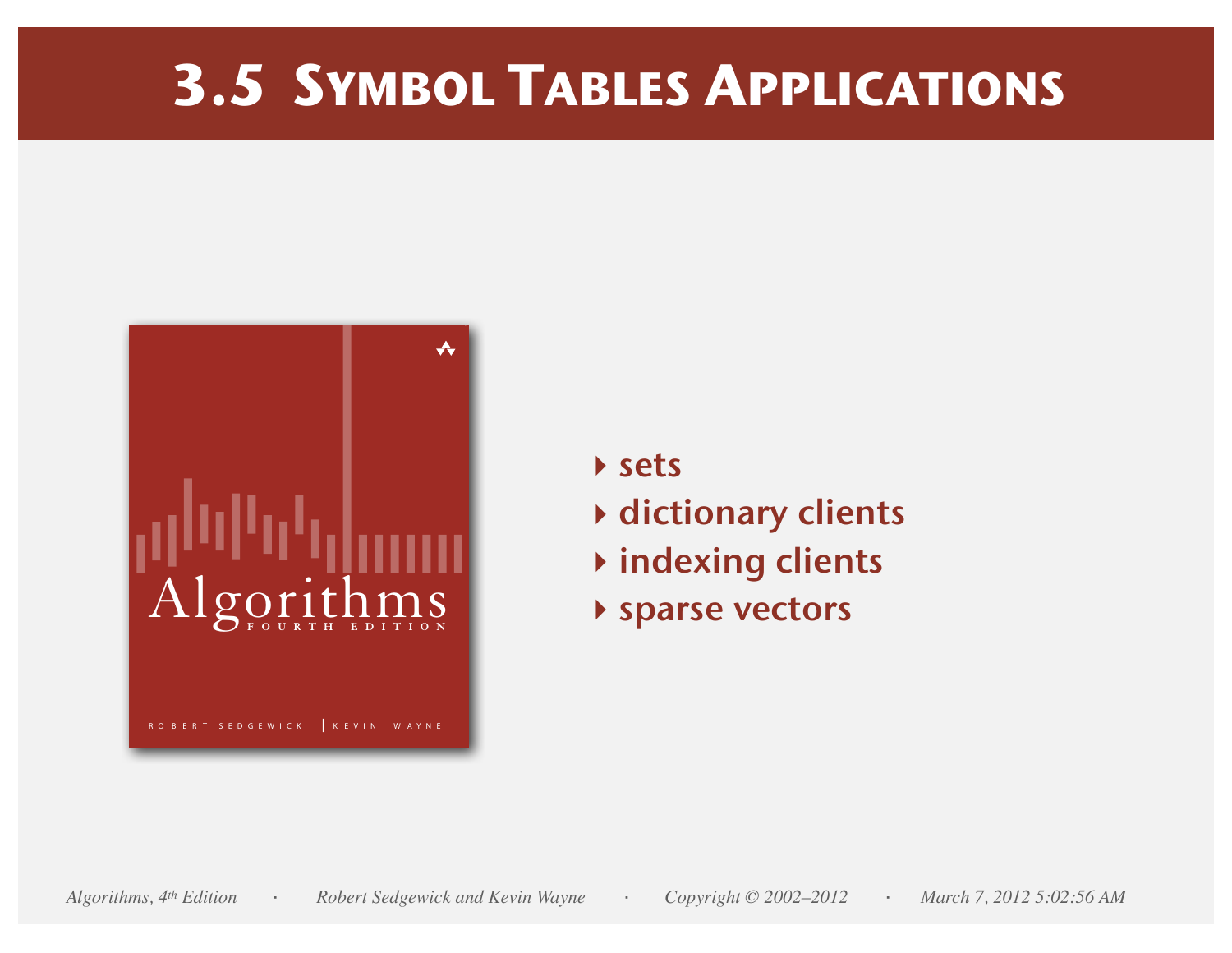## **‣** sets

**‣** dictionary clients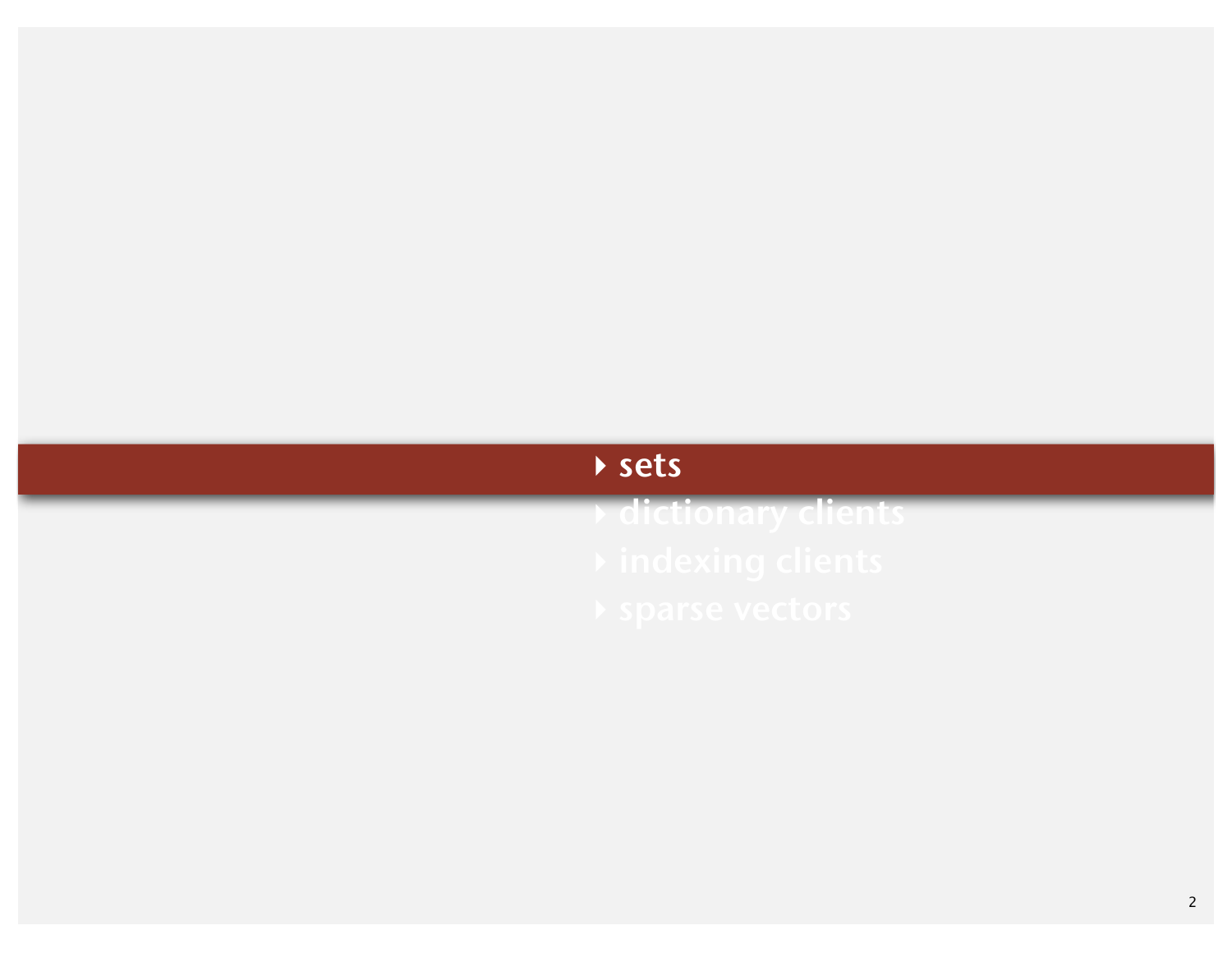Mathematical set. A collection of distinct keys.

|                                 | public class SET <key comparable<key="" extends="">&gt;</key> |                                         |
|---------------------------------|---------------------------------------------------------------|-----------------------------------------|
|                                 | SET()                                                         | create an empty set                     |
|                                 | void add (Key key)                                            | add the key to the set                  |
|                                 | boolean contains (Key key)                                    | is the key in the set?                  |
|                                 | void remove (Key key)                                         | <i>remove the key from the set</i>      |
|                                 | int size()                                                    | return the number of keys in the set    |
| Iterator <key> iterator()</key> |                                                               | <i>iterator through keys in the set</i> |

Q. How to implement?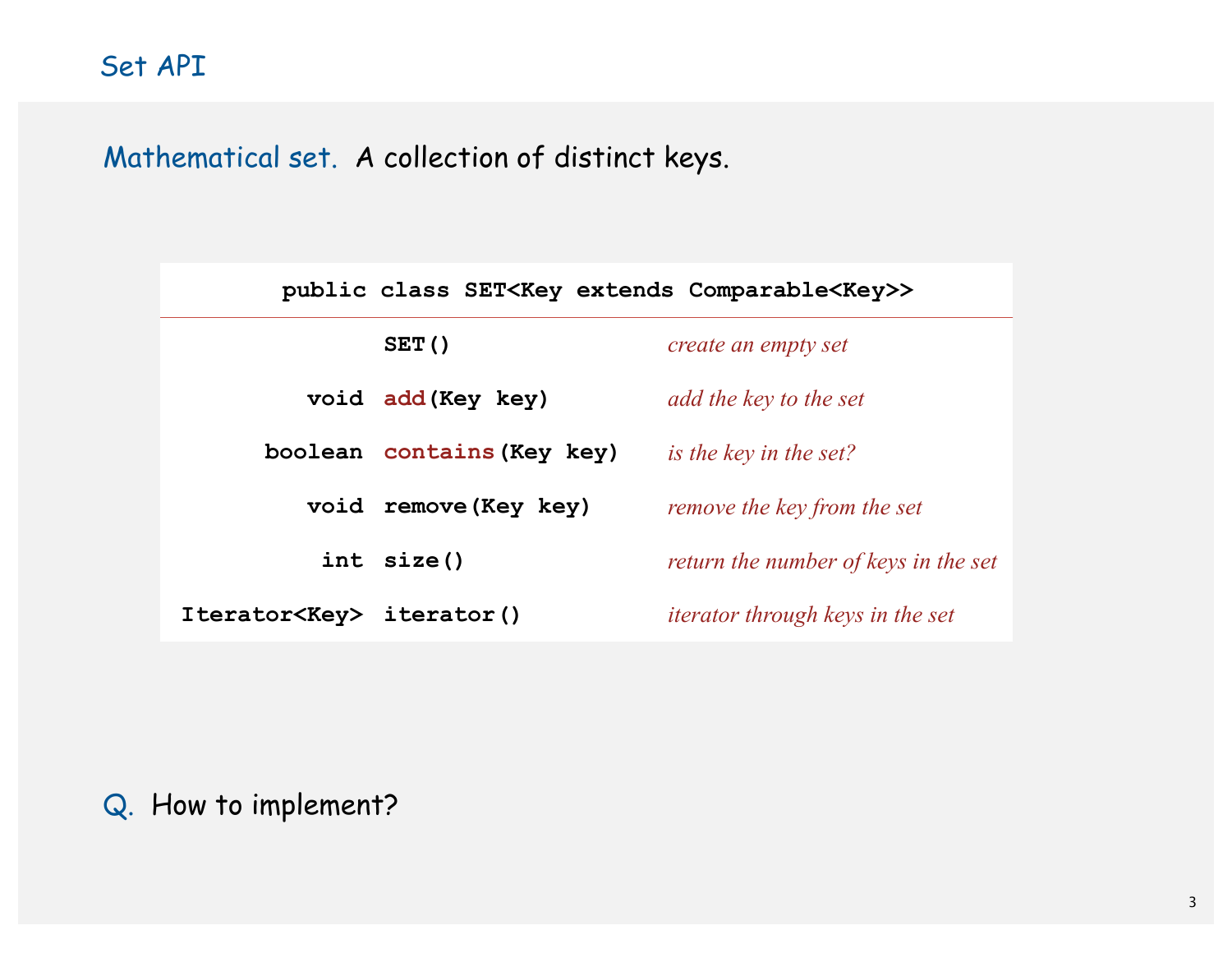#### Exception filter

- Read in a list of words from one file.
- Print out all words from standard input that are { in, not in } the list.

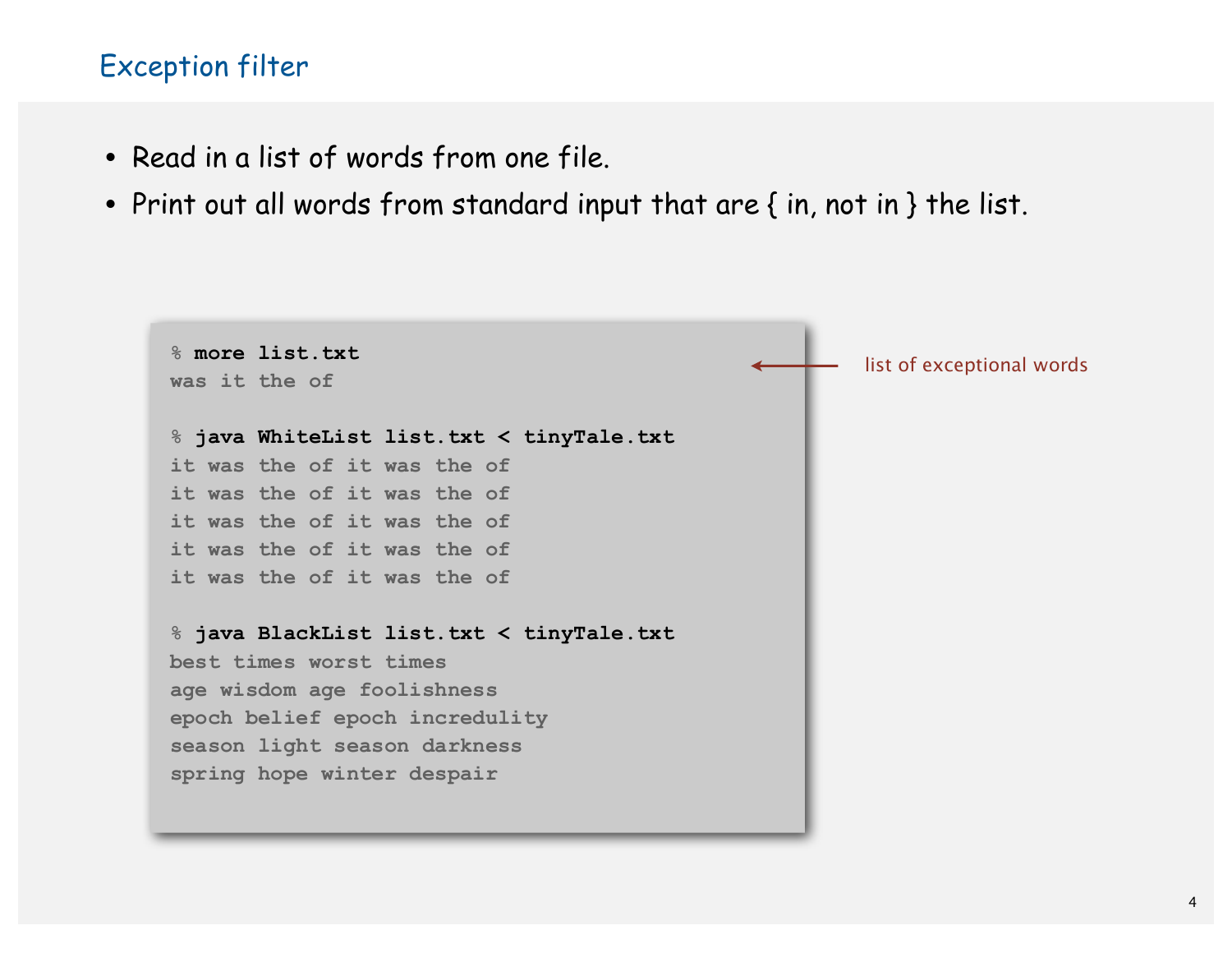#### Exception filter applications

- Read in a list of words from one file.
- Print out all words from standard input that are { in, not in } the list.

| application       | purpose                   | key        | in list          |  |  |  |
|-------------------|---------------------------|------------|------------------|--|--|--|
| spell checker     | identify misspelled words | word       | dictionary words |  |  |  |
| browser           | mark visited pages        | <b>URL</b> | visited pages    |  |  |  |
| parental controls | block sites               | <b>URL</b> | bad sites        |  |  |  |
| chess             | detect draw               | board      | positions        |  |  |  |
| spam filter       | eliminate spam            | IP address | spam addresses   |  |  |  |
| credit cards      | check for stolen cards    | number     | stolen cards     |  |  |  |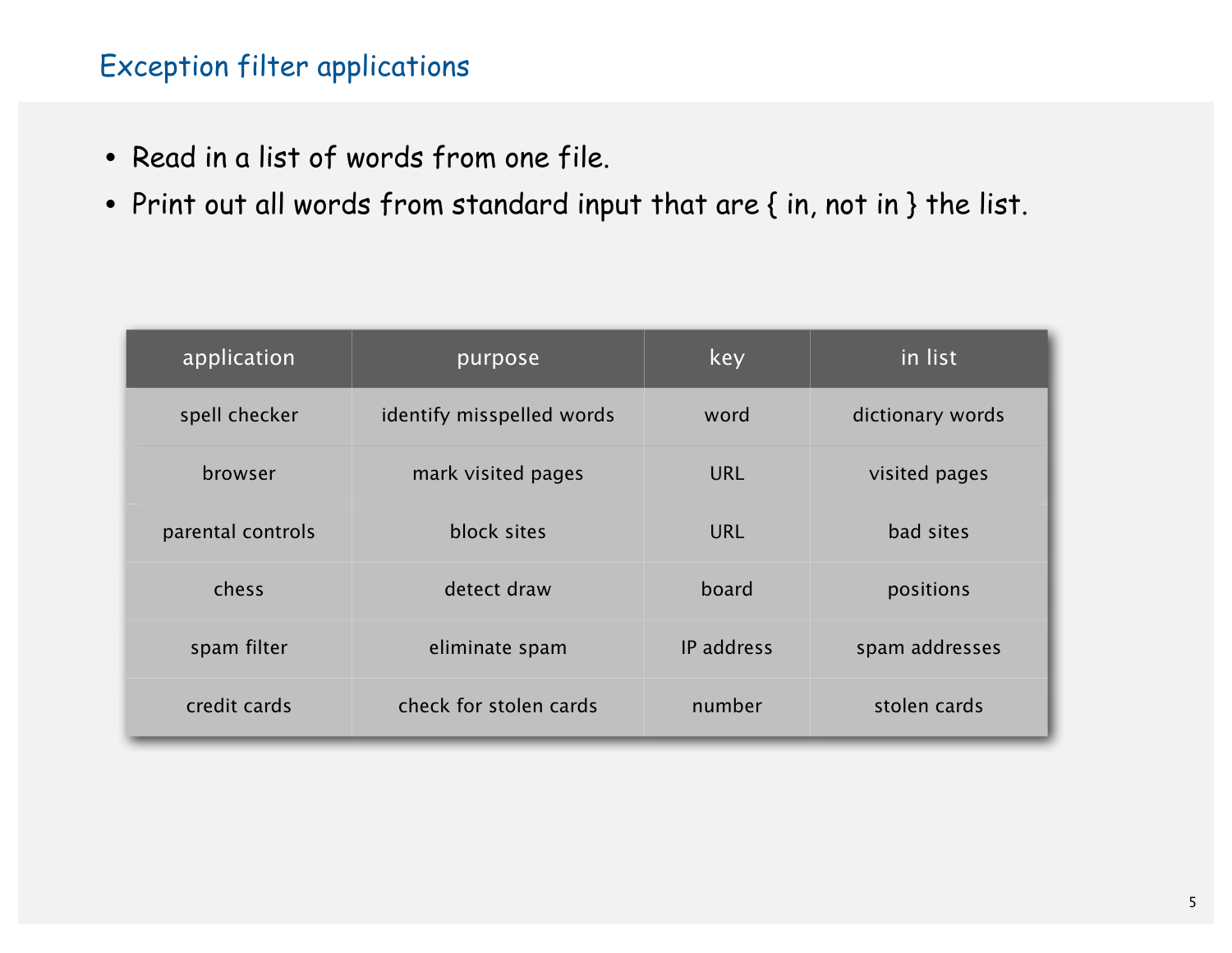#### Exception filter: Java implementation

- Read in a list of words from one file.
- Print out all words from standard input that are { in, not in } the list.

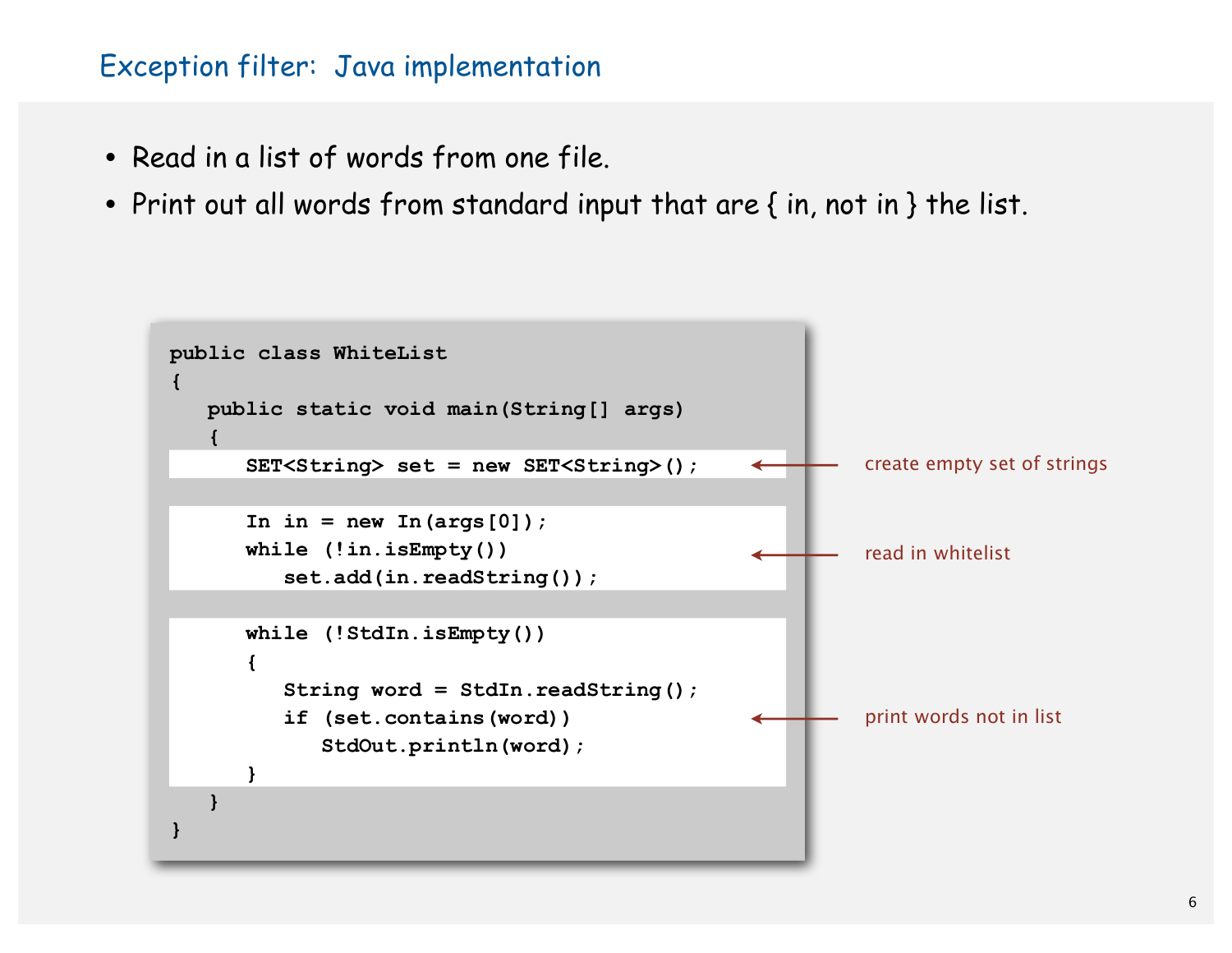#### Exception filter: Java implementation

- Read in a list of words from one file.
- Print out all words from standard input that are { in, not in } the list.

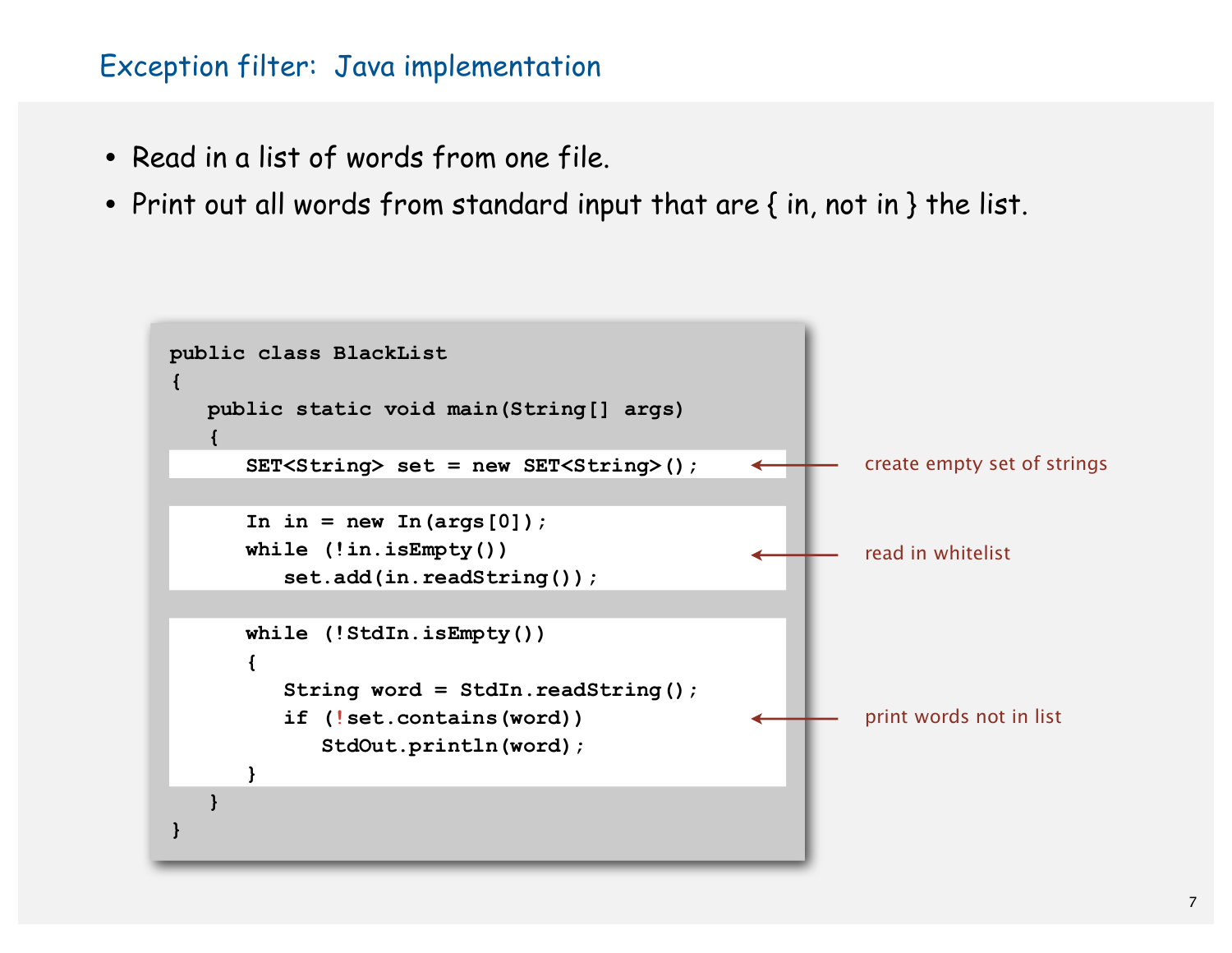## **‣** dictionary clients

**‣** indexing clients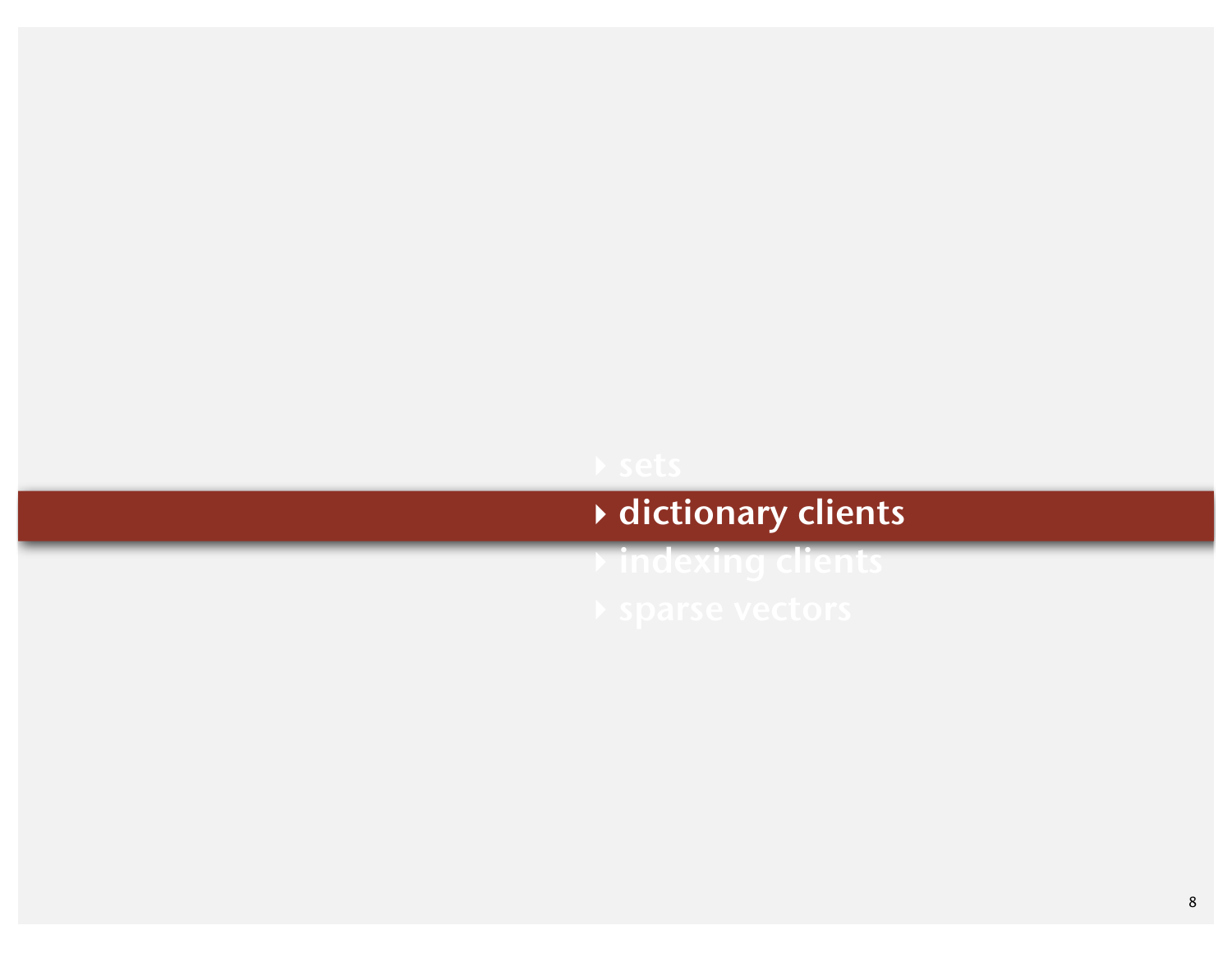#### Dictionary lookup

#### Command-line arguments.

- A comma-separated value (CSV) file.
- Key field.
- Value field.



**% more ip.csv www.princeton.edu,128.112.128.15 www.cs.princeton.edu,128.112.136.35 www.math.princeton.edu,128.112.18.11 www.cs.harvard.edu,140.247.50.127 www.harvard.edu,128.103.60.24 www.yale.edu,130.132.51.8 www.econ.yale.edu,128.36.236.74 www.cs.yale.edu,128.36.229.30 espn.com,199.181.135.201 yahoo.com,66.94.234.13 msn.com,207.68.172.246 google.com,64.233.167.99 baidu.com,202.108.22.33 yahoo.co.jp,202.93.91.141 sina.com.cn,202.108.33.32 ebay.com,66.135.192.87 adobe.com,192.150.18.60 163.com,220.181.29.154 passport.net,65.54.179.226 tom.com,61.135.158.237 nate.com,203.226.253.11 cnn.com,64.236.16.20 daum.net,211.115.77.211 blogger.com,66.102.15.100 fastclick.com,205.180.86.4 wikipedia.org,66.230.200.100 rakuten.co.jp,202.72.51.22 ...**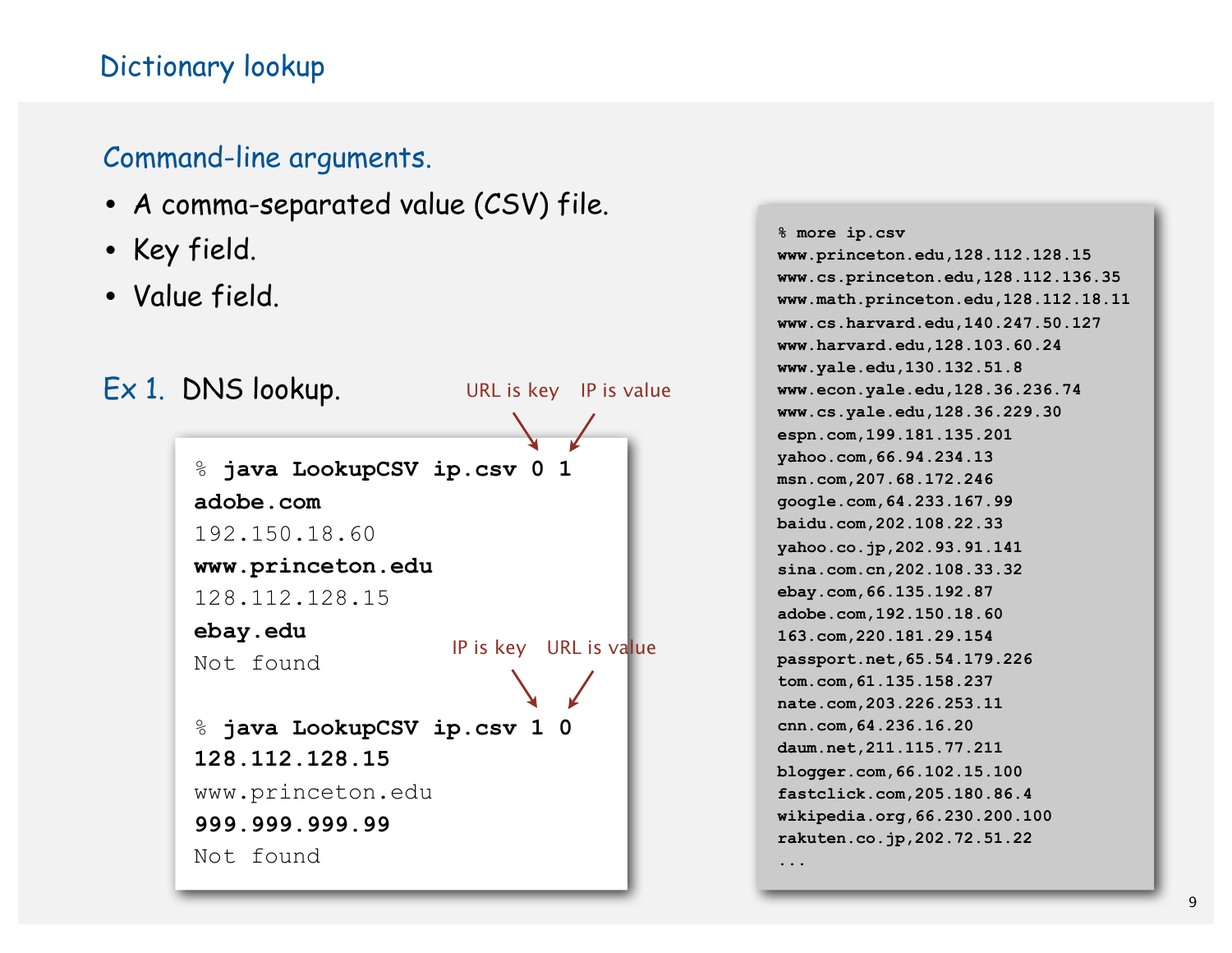#### Dictionary lookup

#### Command-line arguments.

- A comma-separated value (CSV) file.
- Key field.
- Value field.
- Ex 2. Amino acids.

codon is key name is value

```
% java LookupCSV amino.csv 0 3
ACT
Threonine
TAG
Stop
CAT
Histidine
```
**% more amino.csv TTT,Phe,F,Phenylalanine TTC,Phe,F,Phenylalanine TTA,Leu,L,Leucine TTG,Leu,L,Leucine TCT,Ser,S,Serine TCC,Ser,S,Serine TCA,Ser,S,Serine TCG,Ser,S,Serine TAT,Tyr,Y,Tyrosine TAC,Tyr,Y,Tyrosine TAA,Stop,Stop,Stop TAG,Stop,Stop,Stop TGT,Cys,C,Cysteine TGC,Cys,C,Cysteine TGA,Stop,Stop,Stop TGG,Trp,W,Tryptophan CTT,Leu,L,Leucine CTC,Leu,L,Leucine CTA,Leu,L,Leucine CTG,Leu,L,Leucine CCT,Pro,P,Proline CCC,Pro,P,Proline CCA,Pro,P,Proline CCG,Pro,P,Proline CAT,His,H,Histidine CAC,His,H,Histidine CAA,Gln,Q,Glutamine CAG,Gln,Q,Glutamine CGT,Arg,R,Arginine CGC,Arg,R,Arginine ...**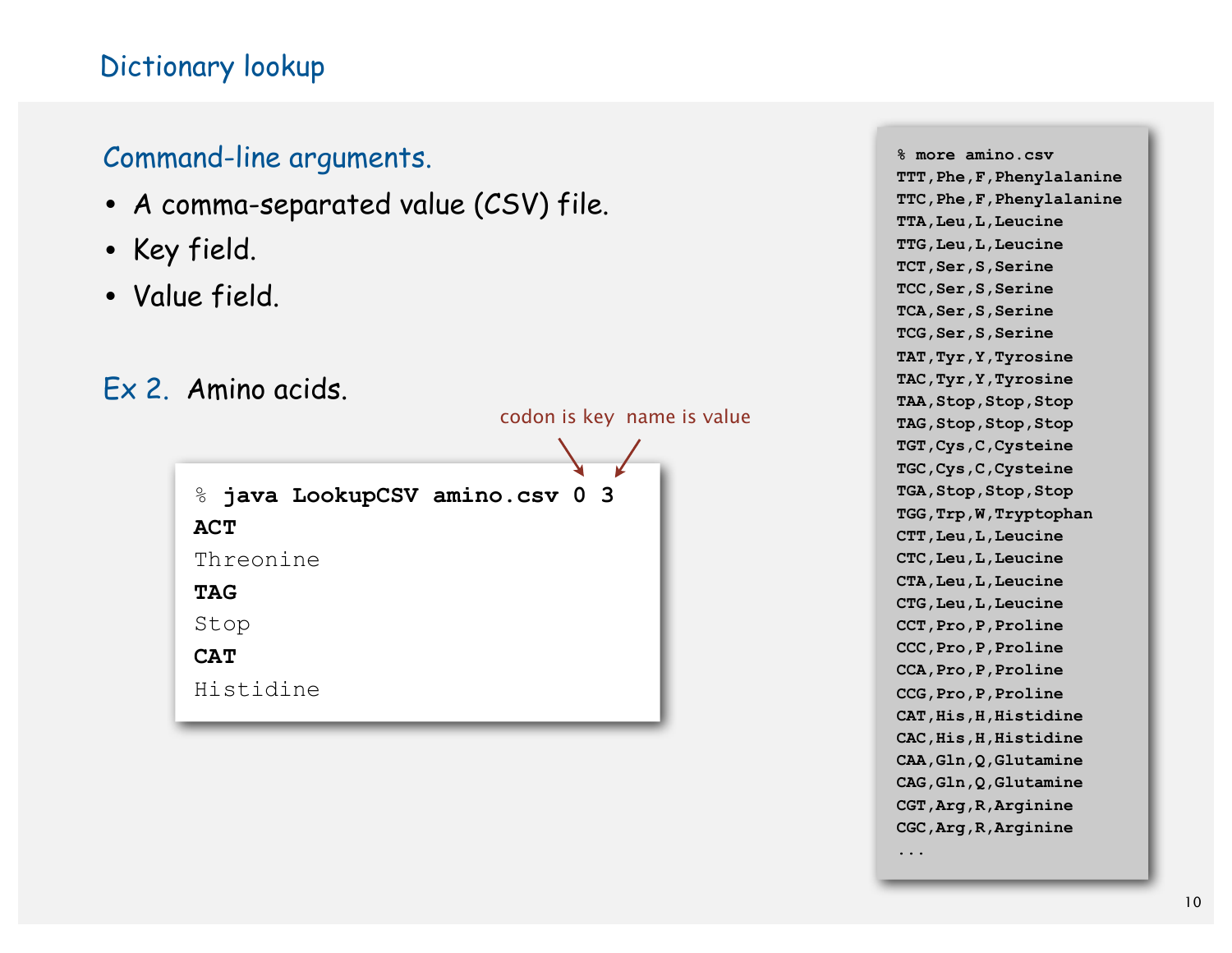#### Dictionary lookup

#### Command-line arguments.

- A comma-separated value (CSV) file.
- Key field.
- Value field.

Ex 3. Class list. % **java LookupCSV classlist.csv 4 1 eberl** Ethan **nwebb** Natalie % **java LookupCSV classlist.csv 4 3 dpan** P01 login is key is value first name login is key is valueprecept

```
% more classlist.csv
13,Berl,Ethan Michael,P01,eberl
11,Bourque,Alexander Joseph,P01,abourque
12,Cao,Phillips Minghua,P01,pcao
11,Chehoud,Christel,P01,cchehoud
10,Douglas,Malia Morioka,P01,malia
12,Haddock,Sara Lynn,P01,shaddock
12,Hantman,Nicole Samantha,P01,nhantman
11,Hesterberg,Adam Classen,P01,ahesterb
13,Hwang,Roland Lee,P01,rhwang
13,Hyde,Gregory Thomas,P01,ghyde
13,Kim,Hyunmoon,P01,hktwo
11,Kleinfeld,Ivan Maximillian,P01,ikleinfe
12,Korac,Damjan,P01,dkorac
11,MacDonald,Graham David,P01,gmacdona
10,Michal,Brian Thomas,P01,bmichal
12,Nam,Seung Hyeon,P01,seungnam
11,Nastasescu,Maria Monica,P01,mnastase
11,Pan,Di,P01,dpan
12,Partridge,Brenton Alan,P01,bpartrid
13,Rilee,Alexander,P01,arilee
13,Roopakalu,Ajay,P01,aroopaka
11,Sheng,Ben C,P01,bsheng
12,Webb,Natalie Sue,P01,nwebb
...
```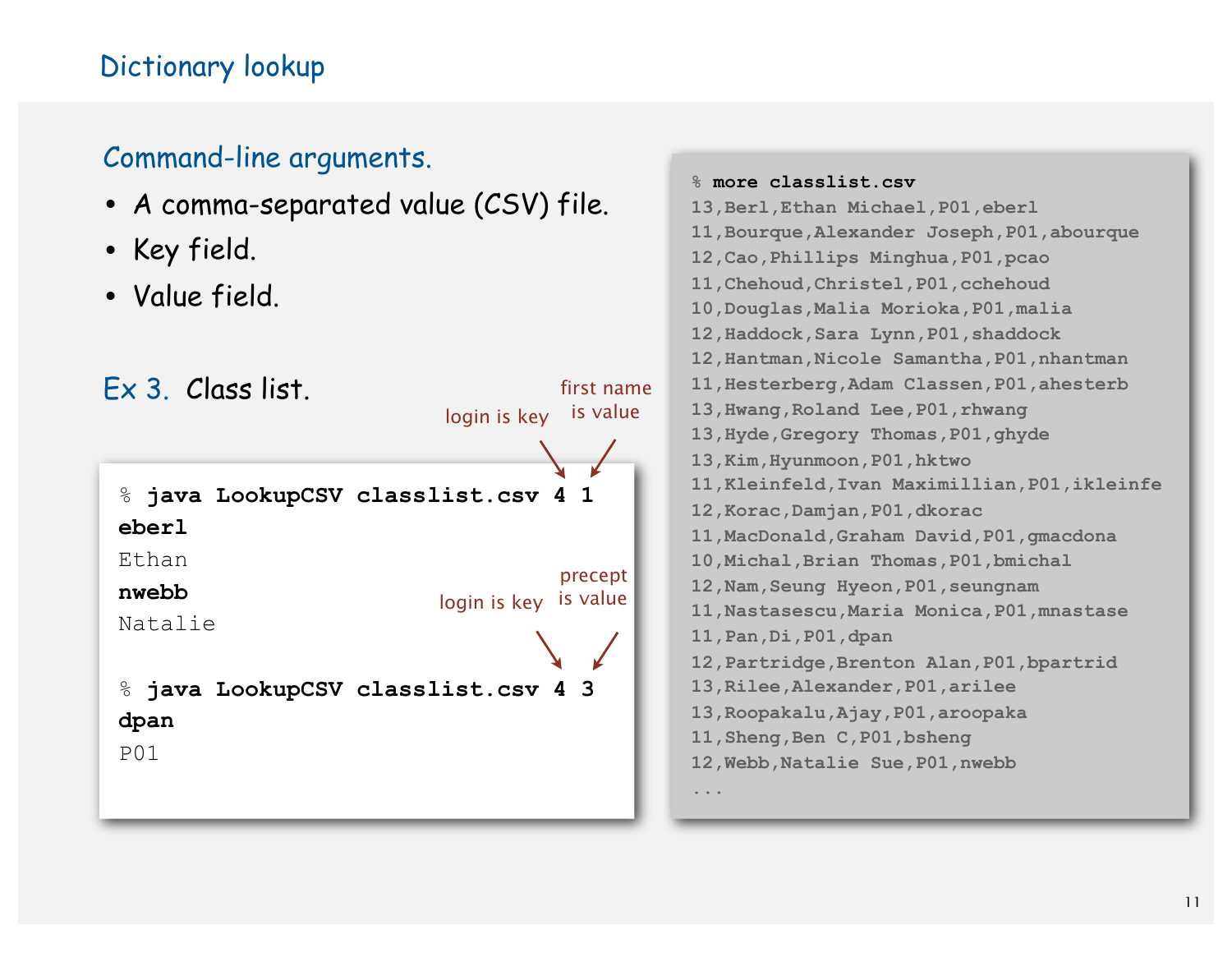#### Dictionary lookup: Java implementation

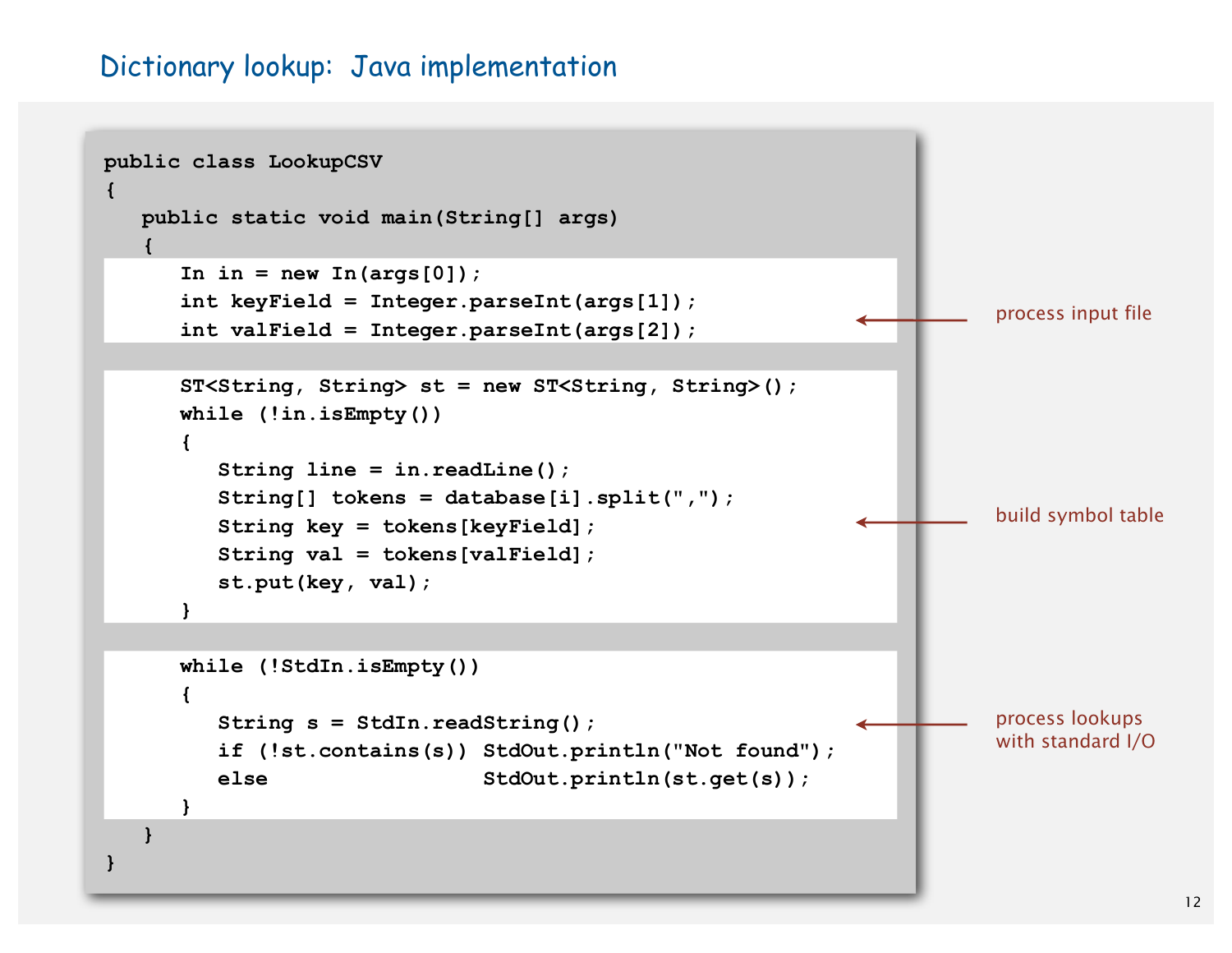# **‣** indexing clients

**‣** sparse vectors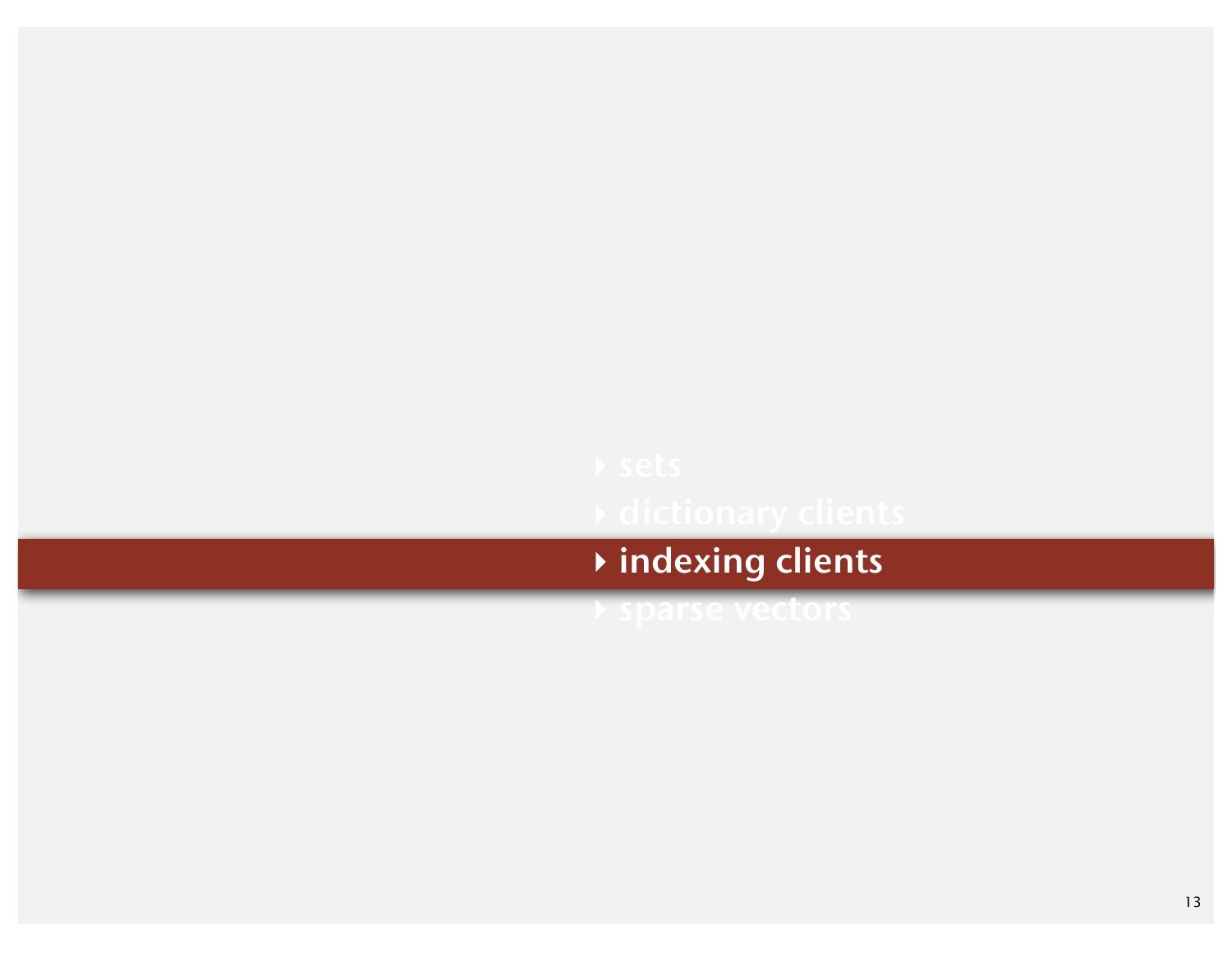Goal. Index a PC (or the web).

| <b>Spotlight</b>     | searching challenge                                                                                                      |
|----------------------|--------------------------------------------------------------------------------------------------------------------------|
|                      | Show All (200)                                                                                                           |
| <b>Top Hit</b>       | 10Hashing<br>la                                                                                                          |
| <b>Documents</b>     | mobydick.txt<br>벜<br>movies.txt<br>쁴<br>Papers/Abstracts<br>score.card.txt<br>$\mathbb{R}$ Requests                      |
| Mail Messages        | Re: Draft of lecture on symb.<br>SODA 07 Final Accepts<br>SODA 07 Summary<br>∵ Got–it<br>No Subject                      |
| <b>PDF Documents</b> | 08BinarySearchTrees.pdf<br>07SymbolTables.pdf<br>07SymbolTables.pdf<br>06PriorityQueues.pdf<br>藰<br>06PriorityQueues.pdf |
| <b>Presentations</b> | a 10Hashing<br>म्रो<br>07SymbolTables<br>06PriorityQueues<br>ল্                                                          |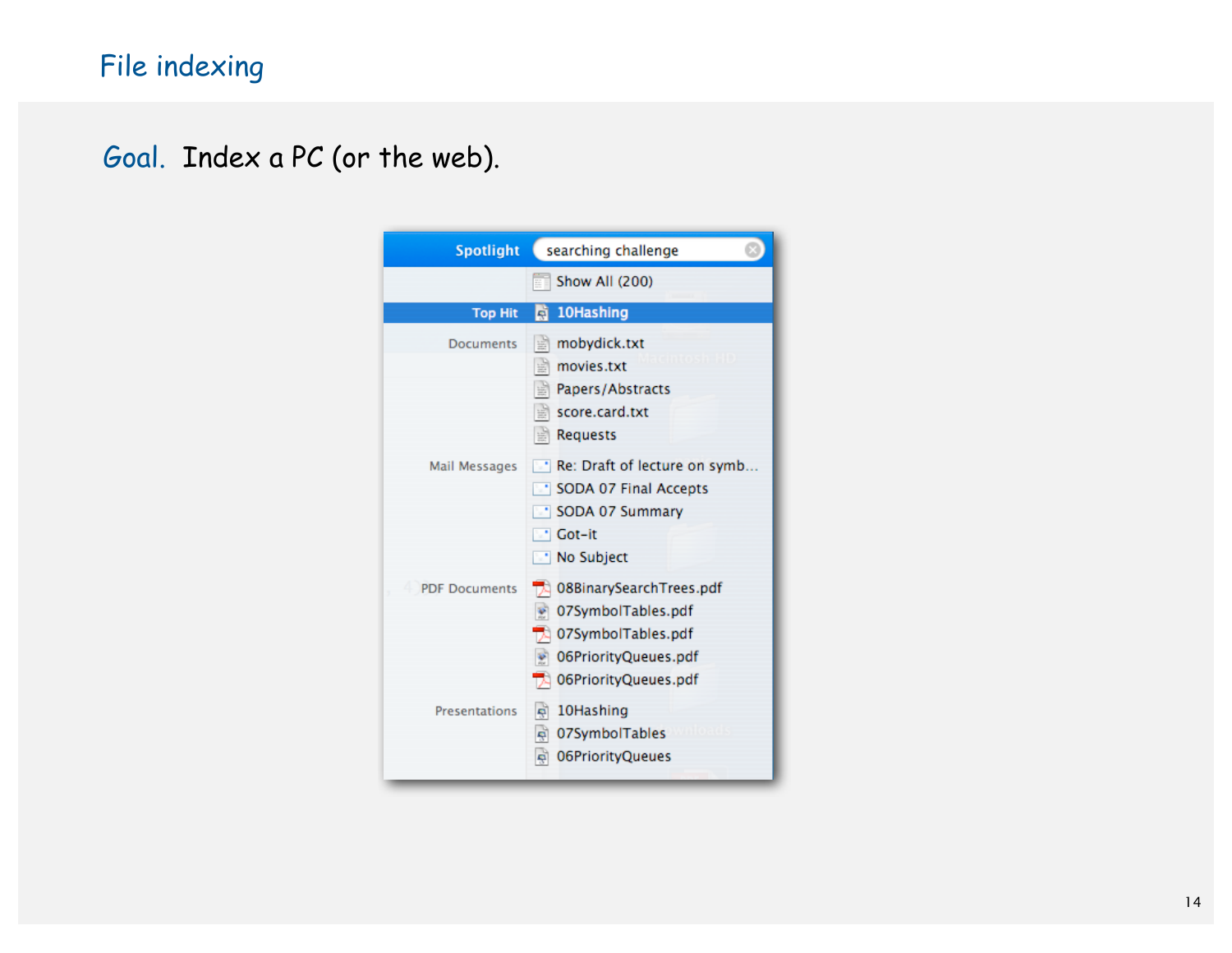#### File indexing

Goal. Given a list of files specified as command-line arguments, create an index so that you can efficiently find all files containing a given query string.

**% ls \*.txt aesop.txt magna.txt moby.txt sawyer.txt tale.txt** 

**% java FileIndex \*.txt freedom magna.txt moby.txt tale.txt**

**whale moby.txt**

**lamb sawyer.txt aesop.txt** **% ls \*.java**

**% java FileIndex \*.java BlackList.java Concordance.java DeDup.java FileIndex.java ST.java SET.java WhiteList.java** 

**import FileIndex.java SET.java ST.java**

**Comparator null**

Solution. Key = query string; value = set of files containing that string.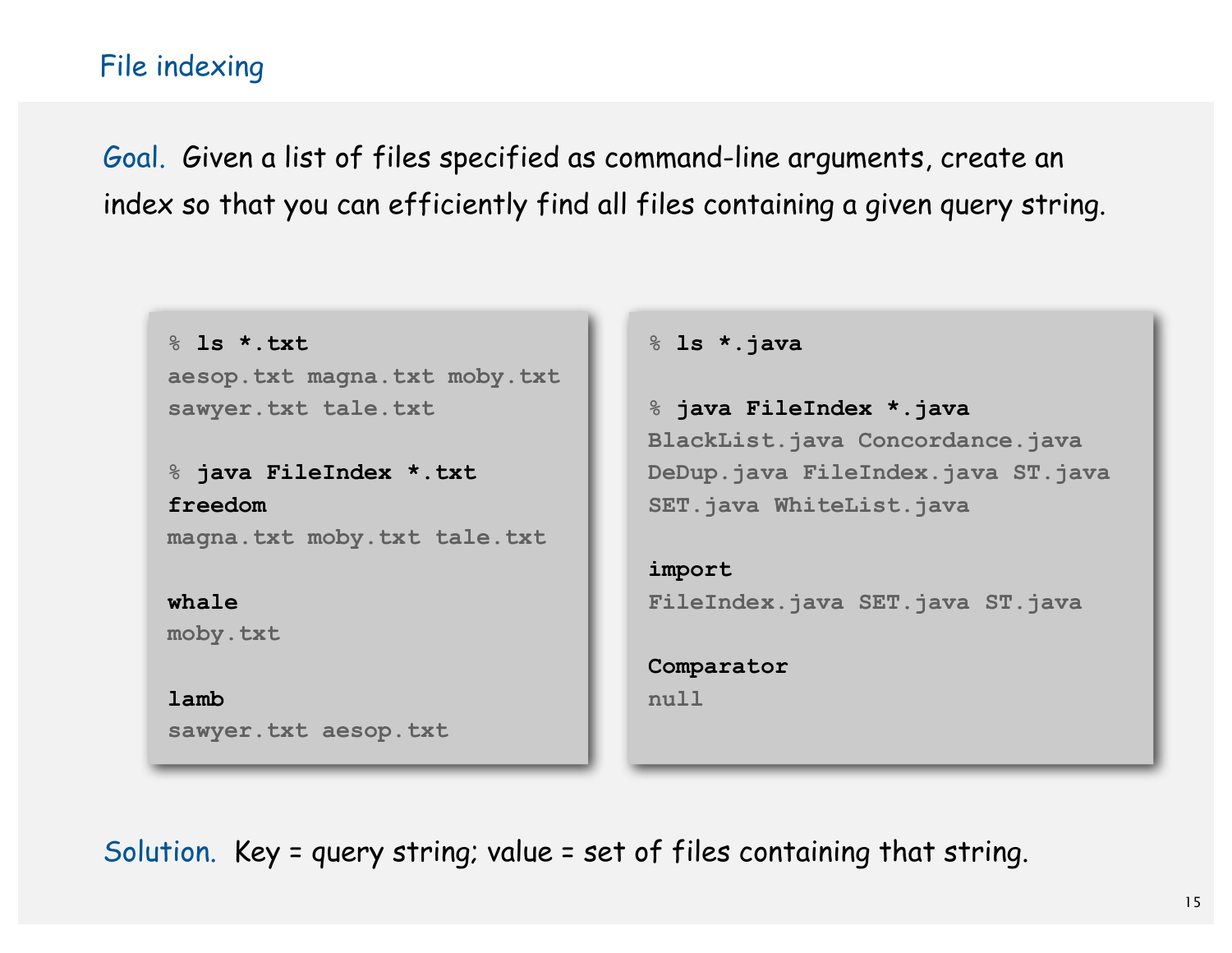#### File indexing

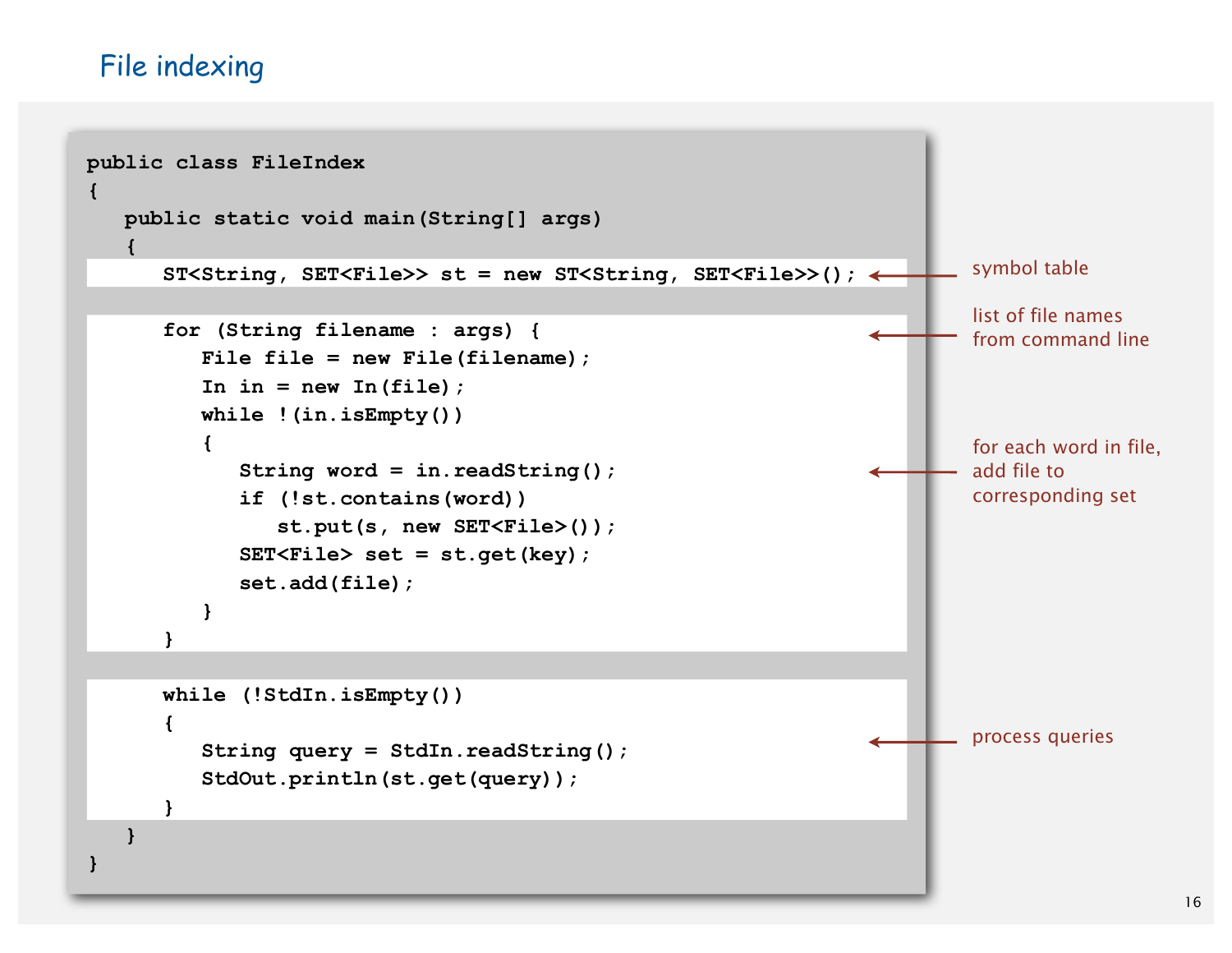### Book index

#### Goal. Index for an e-book.

|                                                       | stack of int (intStack), 140<br>symbol table (ST), 503<br>text index $(TI)$ , 525 | and linked lists, 92, 94-95<br>merging, 349-350<br>multidimensional, 117-118 |
|-------------------------------------------------------|-----------------------------------------------------------------------------------|------------------------------------------------------------------------------|
|                                                       | union-find $(UF)$ , 159                                                           | references, 86-87, 89                                                        |
|                                                       | Abstract in-place merging, 351-                                                   | sorting, 265-267, 273-276                                                    |
|                                                       | 353                                                                               | and strings, 119                                                             |
| Index                                                 | Abstract operation, 10                                                            | two-dimensional, 117-118, 120-                                               |
|                                                       | Access control state, 131                                                         | 124                                                                          |
|                                                       | Actual data, 31                                                                   | vectors, 87                                                                  |
|                                                       | Adapter class, 155-157                                                            | visualizations, 295                                                          |
|                                                       | Adaptive sort, 268                                                                | See also Index, array                                                        |
|                                                       | Address, 84-85                                                                    | Array representation                                                         |
| Abstract data type (ADT), 127-                        | Adjacency list, 120-123                                                           | binary tree, 381                                                             |
| 195                                                   | depth-first search, 251-256                                                       | FIFO queue, 168-169                                                          |
| abstract classes, 163                                 | Adjacency matrix, 120-122                                                         | linked lists, 110                                                            |
| classes, 129-136                                      | Ajtai, M., 464                                                                    | polynomial ADT, 191-192                                                      |
| collections of items, 137-139                         | Algorithm, 4-6, 27-64                                                             | priority queue, 377-378, 403,                                                |
| creating, $157-164$                                   | abstract operations, 10, 31, 34-                                                  | 406                                                                          |
| defined, 128                                          | 35                                                                                | pushdown stack, 148-150                                                      |
| duplicate items, 173-176                              | analysis of, 6                                                                    | random queue, 170                                                            |
| equivalence-relations, 159-162                        | average-/worst-case perfor-                                                       | symbol table, 508, 511-512,                                                  |
| FIFO queues, 165-171                                  | mance, 35, 60-62                                                                  | 521                                                                          |
| first-class, 177-186                                  | big-Oh notation, 44-47                                                            | Asymptotic expression, 45-46                                                 |
| generic operations, 273                               | binary search, 56-59                                                              | Average deviation, 80-81                                                     |
| index items, 177                                      | computational complexity, 62-                                                     | Average-case performance, 35, 60-<br>61                                      |
| <i>insert/remove</i> operations, 138-                 | 64                                                                                | AVL tree, 583                                                                |
| 139                                                   | efficiency, 6, 30, 32                                                             |                                                                              |
| modular programming, 135                              | empirical analysis, 30-32, 58                                                     |                                                                              |
| polynomial, 188-192                                   | exponential-time, 219                                                             | B tree, 584, 692-704                                                         |
| priority queues, 375-376                              | implementation, 28-30                                                             | external/internal pages, 695                                                 |
| pushdown stack, 138-156                               | logarithm function, 40-43<br>mathematical analysis, 33-36,                        | 4-5-6-7-8 tree, 693-704                                                      |
| stubs, 135                                            | 58                                                                                | Markov chain, 701<br>remove, 701-703                                         |
| symbol table, 497-506                                 | primary parameter, 36                                                             | search/insert, 697-701                                                       |
| ADT interfaces                                        | probabilistic, 331                                                                | select/sort, 701                                                             |
| array (myArray), 274<br>complex number (Complex), 181 | recurrences, 49-52, 57                                                            | Balanced tree, 238, 555-598                                                  |
| existence table (ET), 663                             | recursive, 198                                                                    | <b>B</b> tree, 584                                                           |
| full priority queue (PQfull),                         | running time, 34-40                                                               | bottom-up, 576, 584-585                                                      |
| 397                                                   | search, 53-56, 498                                                                | height-balanced, 583                                                         |
| indirect priority queue (PQi),                        | steps in, 22-23                                                                   | indexed sequential access, 690-                                              |
| 403                                                   | See also Randomized algorithm                                                     | 692                                                                          |
| item $(myItem)$ , 273, 498                            | Amortization approach, 557, 627                                                   | performance, 575-576, 581-582,                                               |
| key (myKey), 498                                      | Arithmetic operator, 177-179,                                                     | 595-598                                                                      |
| polynomial (Poly), 189                                | 188, 191                                                                          | randomized, 559-564                                                          |
| point (Point), 134                                    | Array, 12, 83                                                                     | red-black, 577-585                                                           |
| priority queue (PQ), 375                              | binary search, 57                                                                 | skip lists, 587-594                                                          |
| queue of int (intQueue), 166                          | dynamic allocation, 87                                                            | splay, 566-571                                                               |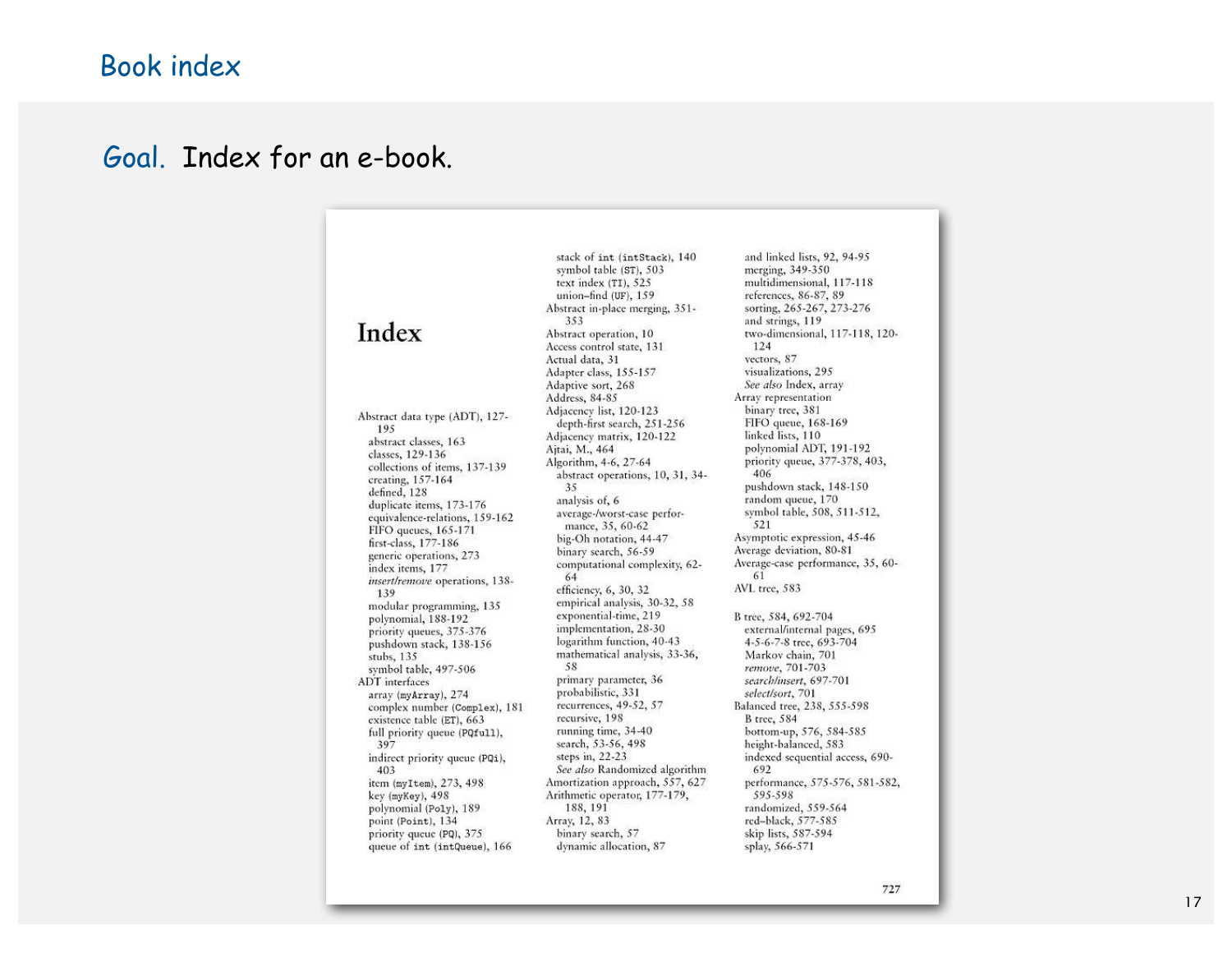Goal. Preprocess a text corpus to support concordance queries: given a word, find all occurrences with their immediate contexts.

**% java Concordance tale.txt cities**

**tongues of the two \*cities\* that were blended in** 

#### **majesty**

**their turnkeys and the \*majesty\* of the law fired me treason against the \*majesty\* of the people in of his most gracious \*majesty\* king george the third** 

#### **princeton**

**no matches**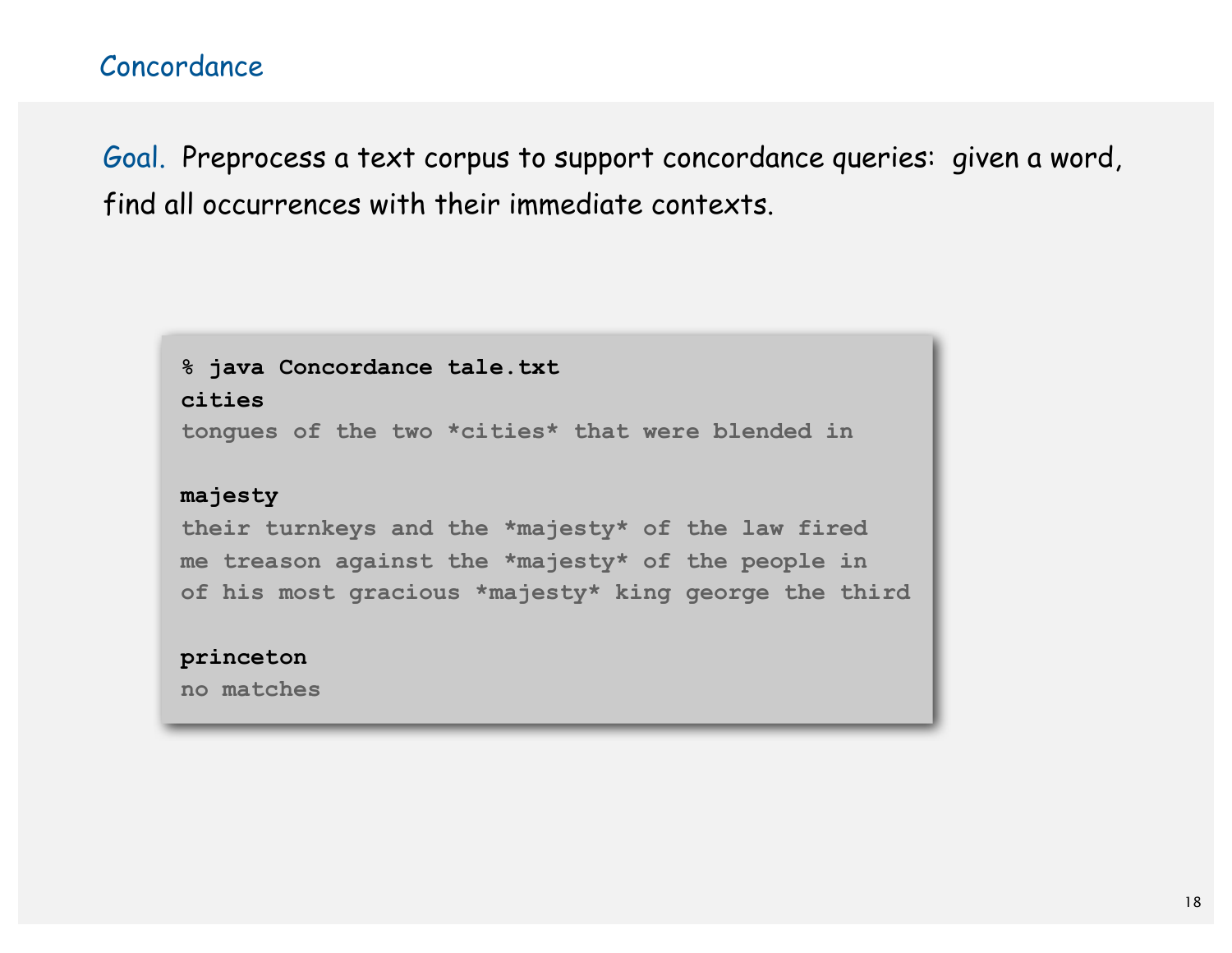#### Concordance

```
public class Concordance
{
    public static void main(String[] args)
 {
      In in = new In(arqs[0]);
       String[] words = StdIn.readAll().split("\\s+");
       ST<String, SET<Integer>> st = new ST<String, SET<Integer>>();
      for (int i = 0; i < words.length; i++) {
          String s = words[i];
          if (!st.contains(s)) 
              st.put(s, new SET<Integer>());
          SET<Integer> pages = st.get(s);
          set.put(i);
       }
       while (!StdIn.isEmpty())
       {
          String query = StdIn.readString();
          SET<Integer> set = st.get(query);
          for (int k : set)
               // print words[k-5] to words[k+5]
       } 
    }
}
                                                                                 read text and 
                                                                                  build index
                                                                               process queries
                                                                                  and print 
                                                                                concordances
```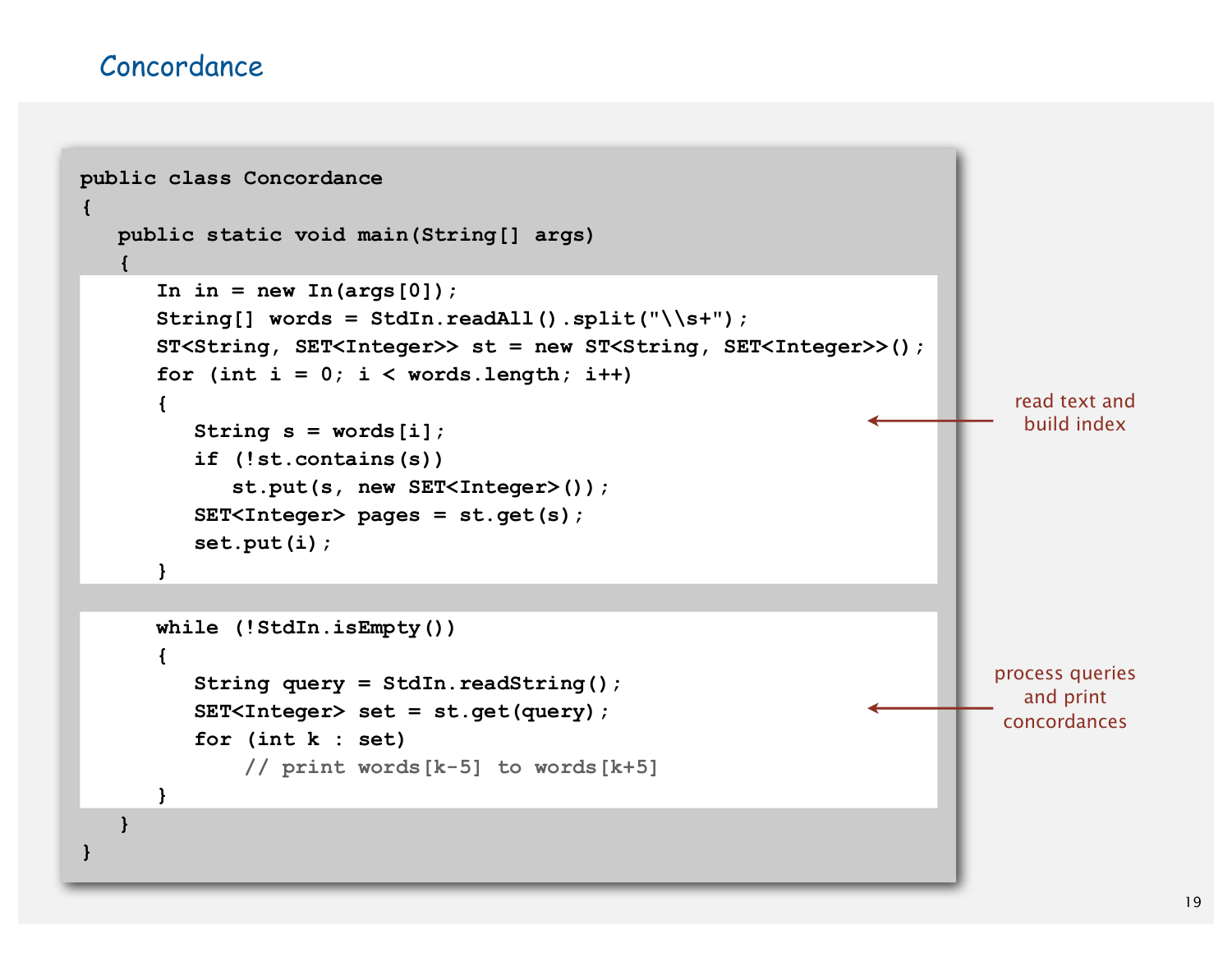**‣** sparse vectors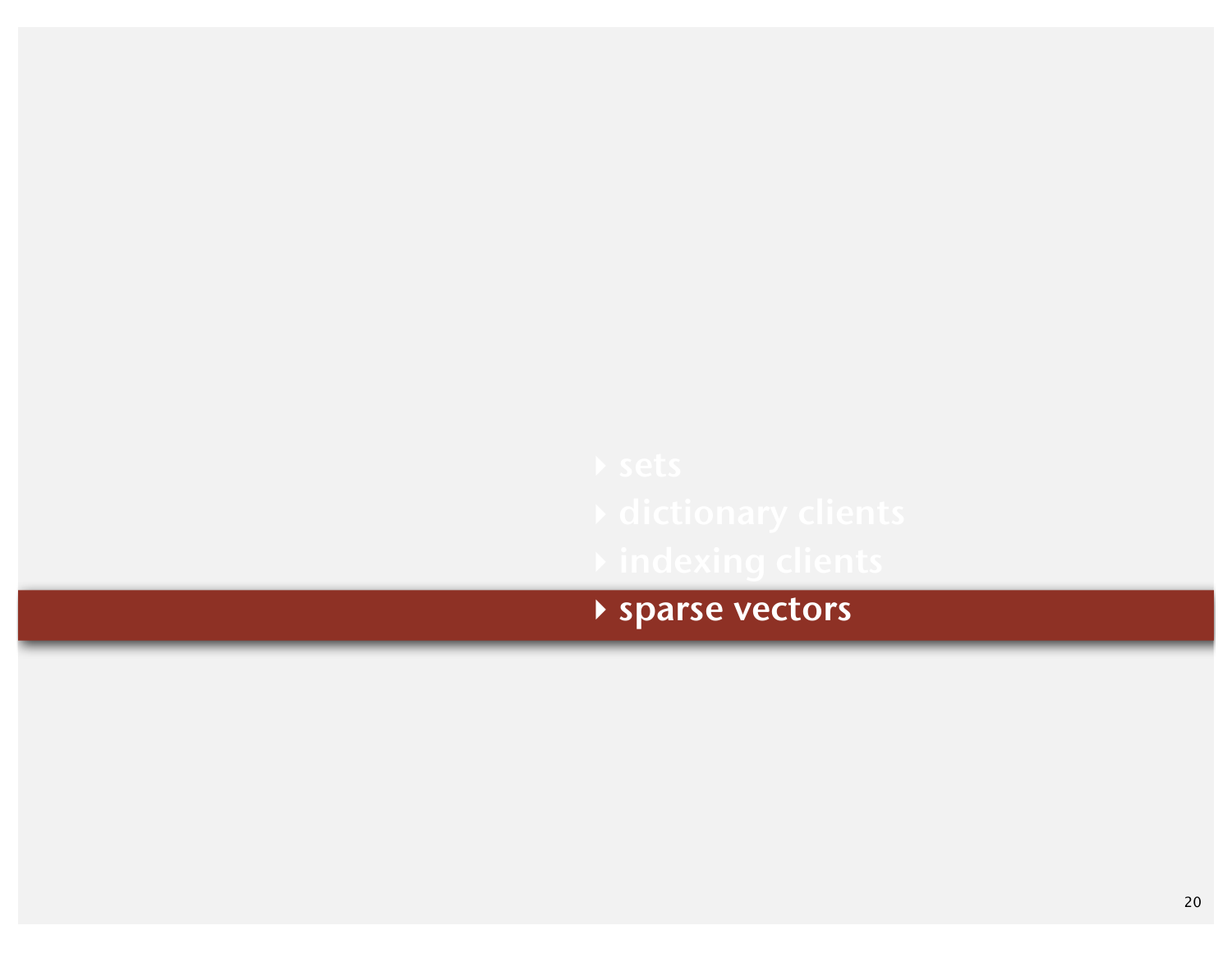#### Matrix-vector multiplication (standard implementation)



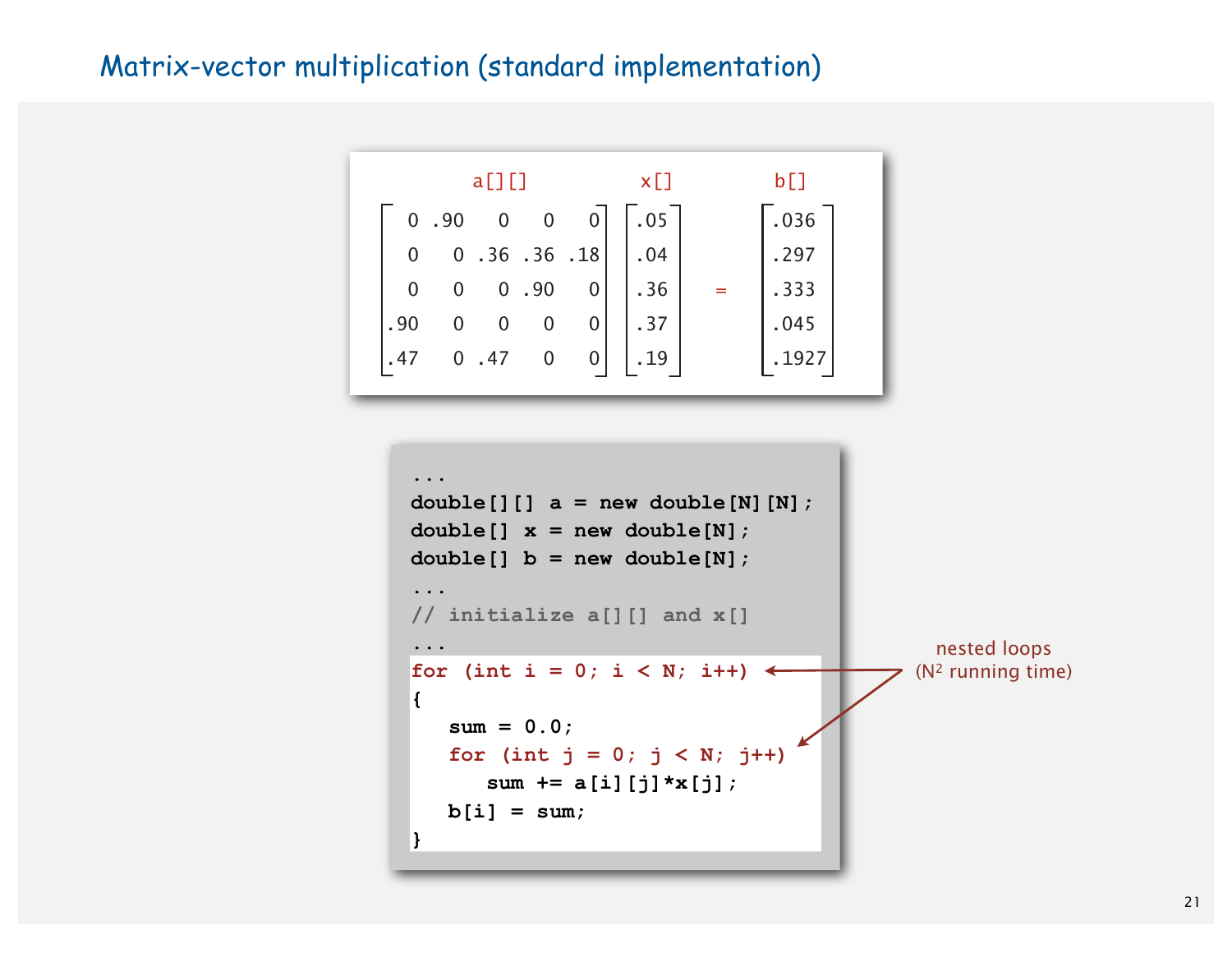#### Sparse matrix-vector multiplication

Problem. Sparse matrix-vector multiplication.

Assumptions. Matrix dimension is 10,000; average nonzeros per row ~ 10.

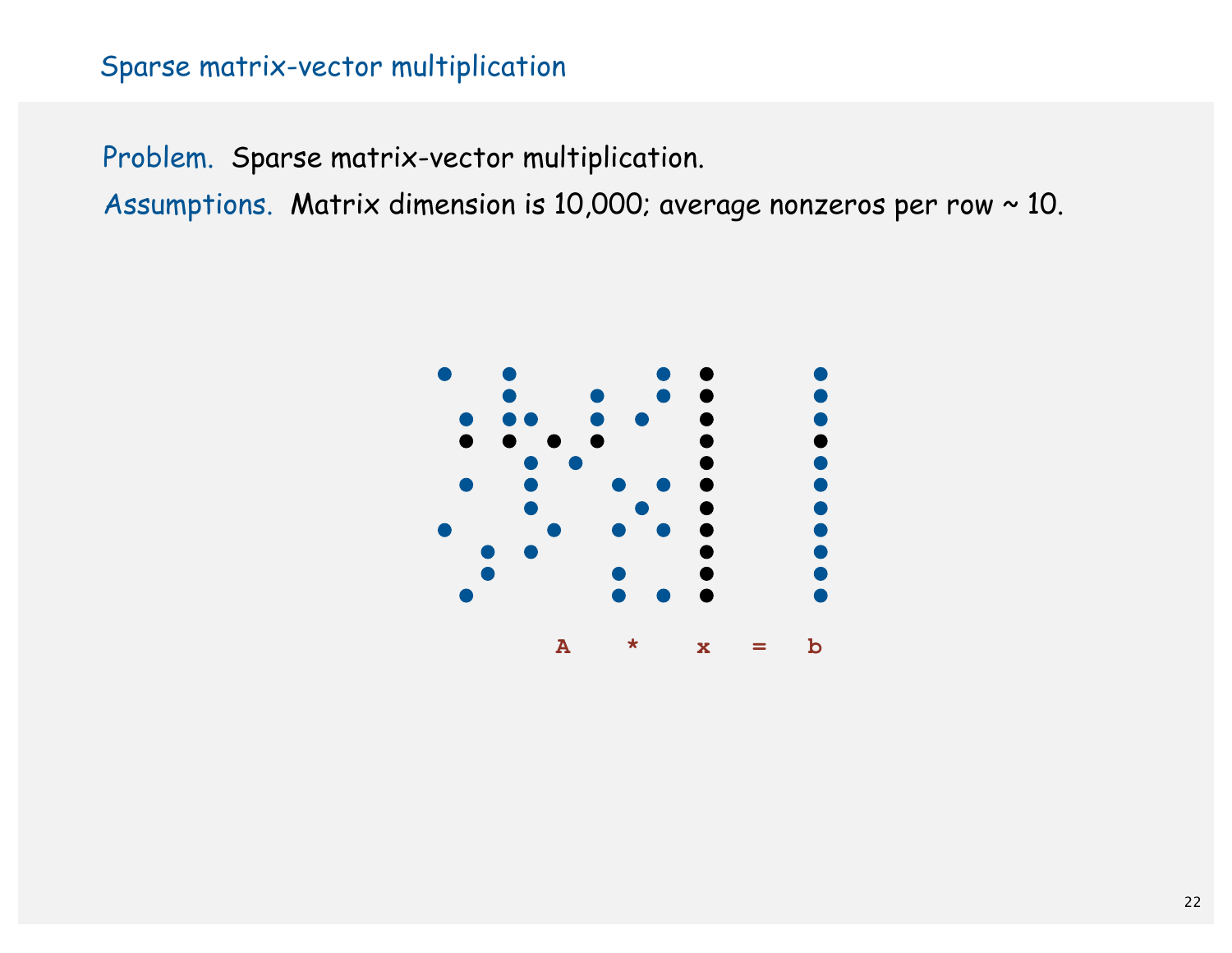#### Vector representations

#### 1D array (standard) representation.

- Constant time access to elements.
- Space proportional to N.

|  |  | 0 1 2 3 4 5 6 7 8 9 10 11 12 13 14 15 16 17 18 19 |  |  |  |  |  |  |  |
|--|--|---------------------------------------------------|--|--|--|--|--|--|--|
|  |  |                                                   |  |  |  |  |  |  |  |

#### Symbol table representation.

- Key = index, value = entry.
- Efficient iterator.
- Space proportional to number of nonzeros.

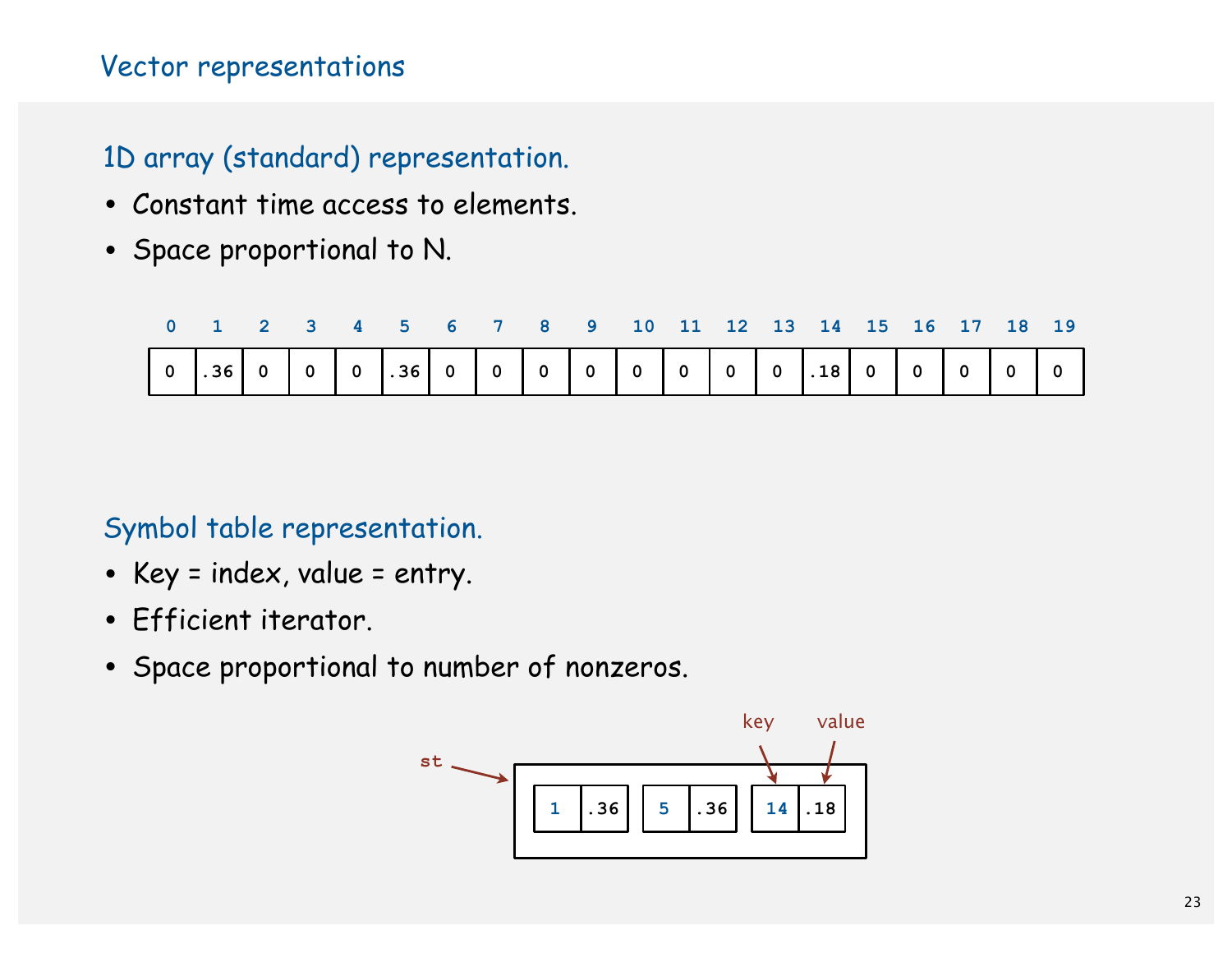#### Sparse vector data type

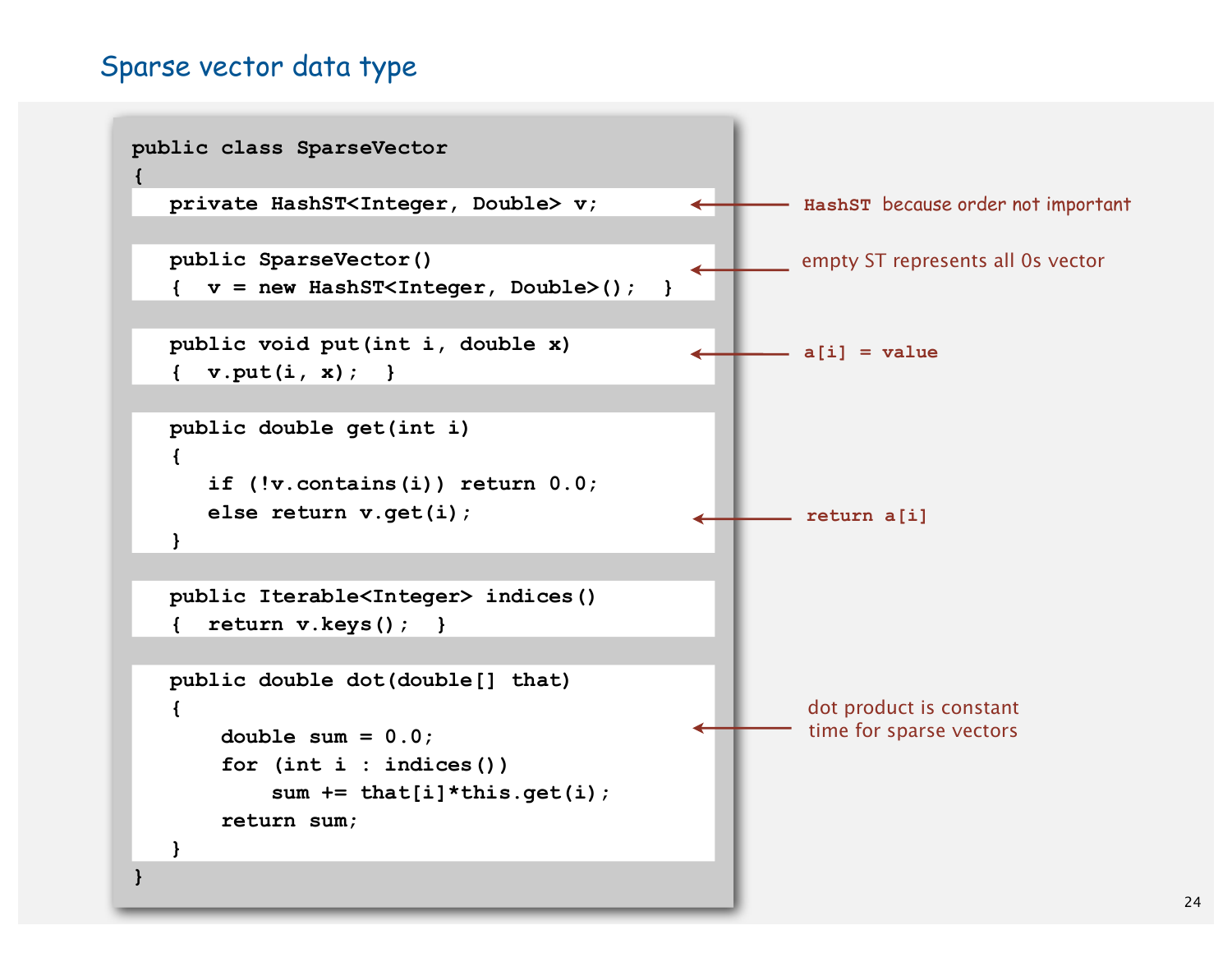#### Matrix representations

#### 2D array (standard) matrix representation: Each row of matrix is an array.

- Constant time access to elements.
- Space proportional to  $N^2$ .

Sparse matrix representation: Each row of matrix is a sparse vector.

- Efficient access to elements.
- Space proportional to number of nonzeros (plus N).